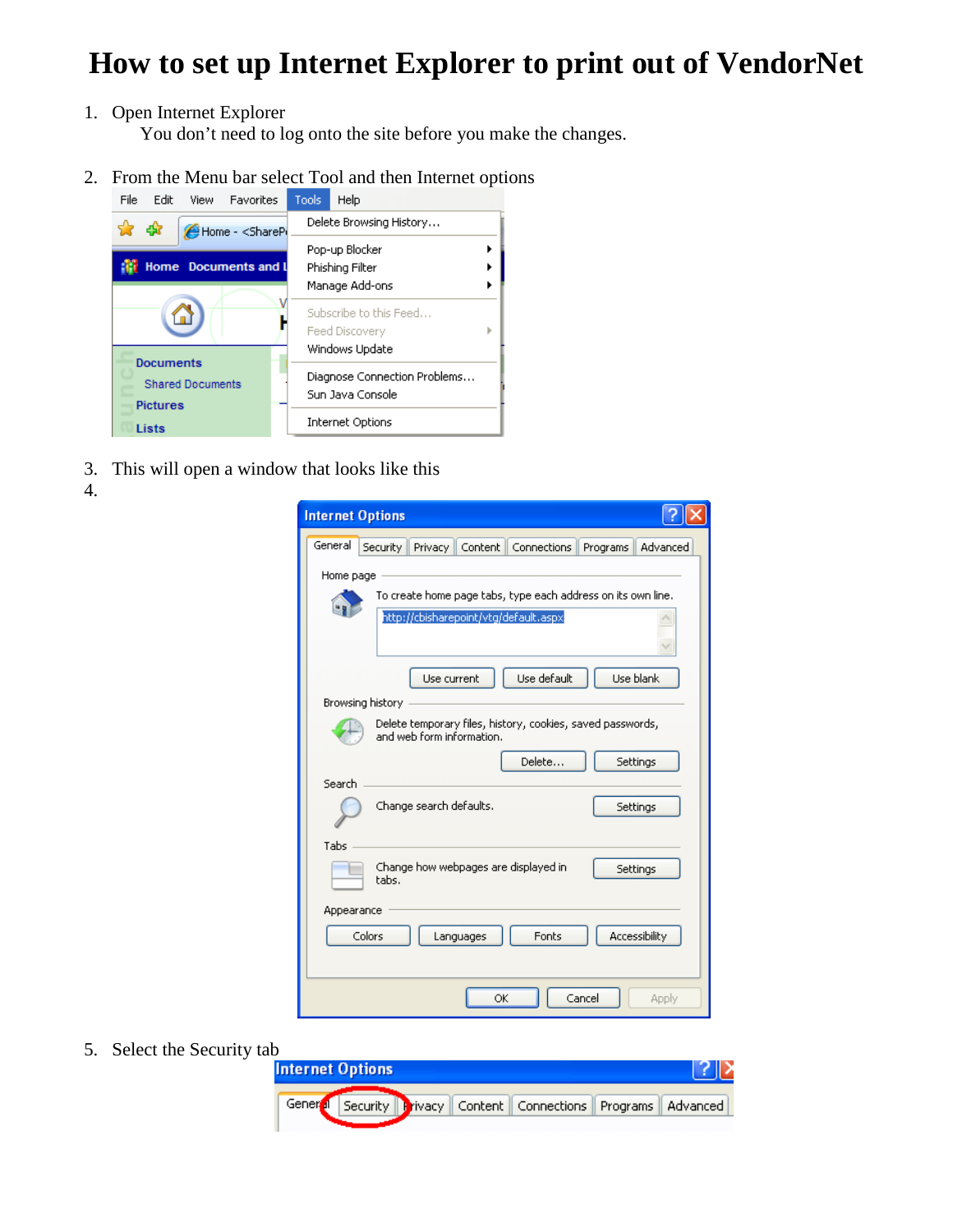6. Which will display this window that looks like this



7. Now click on the Trusted Sites icon Trusted sites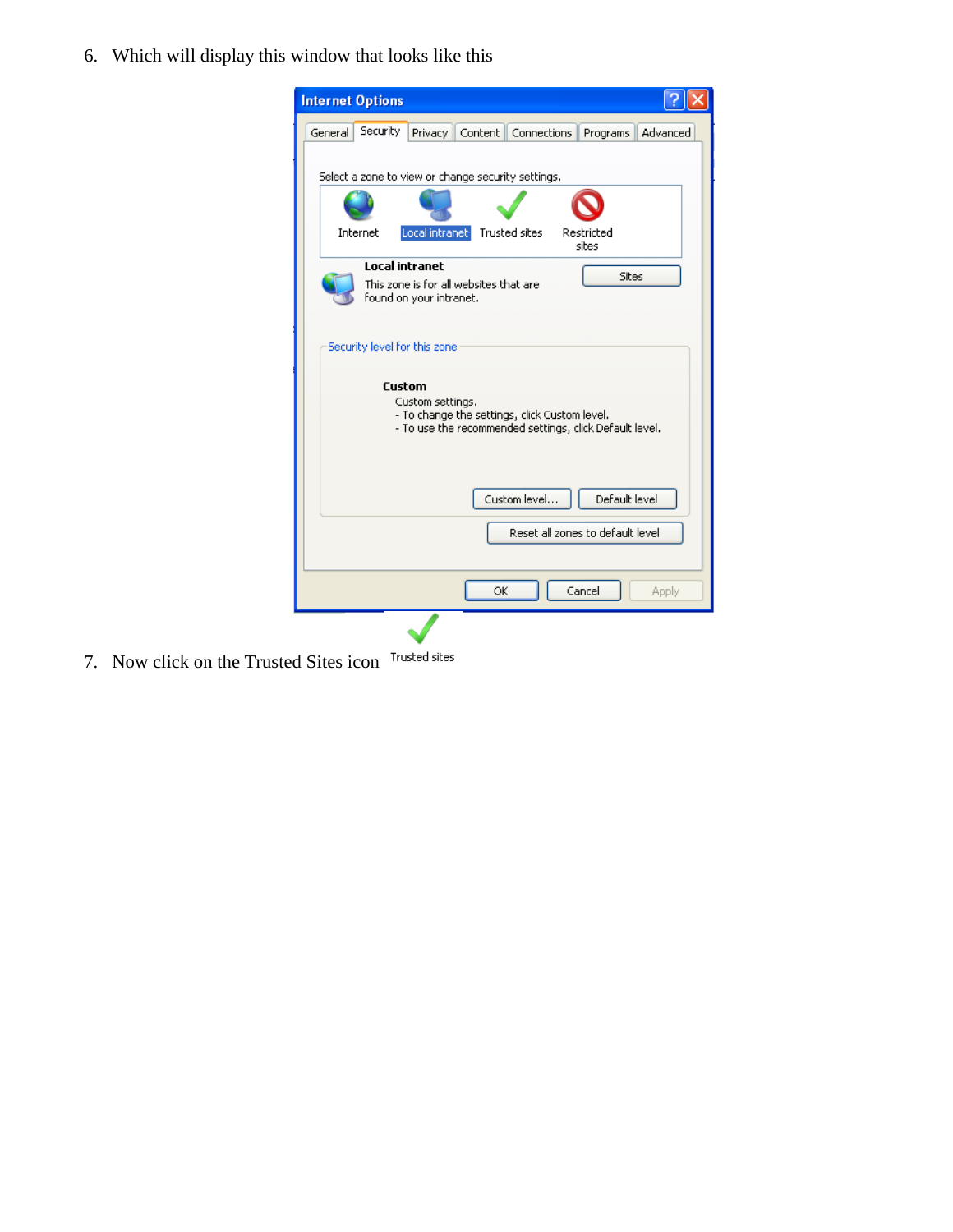8. Then click on the button that says sites which will open a window like this



9. *In the "Add this site to the zone:" area type in your web address and click add. The website you enter should be the website you access to retrieve orders.* Make sure for all http site the Require server verification checkbox is blank.

## **Please see below for appropriate website(s)**

- a. TRAINING SITE - [http://vntraining.ccsginc.com](http://vntraining.ccsginc.com/)
- b. Cinmar PO -<https://vnpo.ccsginc.com/>
- c. Cinmar DS -<https://frontgatevn.ccsginc.com/>
- d. Ballard Designs -<https://ballarddesignsvn.ccsginc.com/>
- e. Garnet Hill –<https://garnethillvn.ccsginc.com/>
- f. Travelsmith –<https://travelvn.ccsginc.com/>
- g. Improvements -<https://impalvn.ccsginc.com/>
- h. Chasing Fireflies [https://cflivevn.ccsginc.com](https://cflivevn.ccsginc.com/)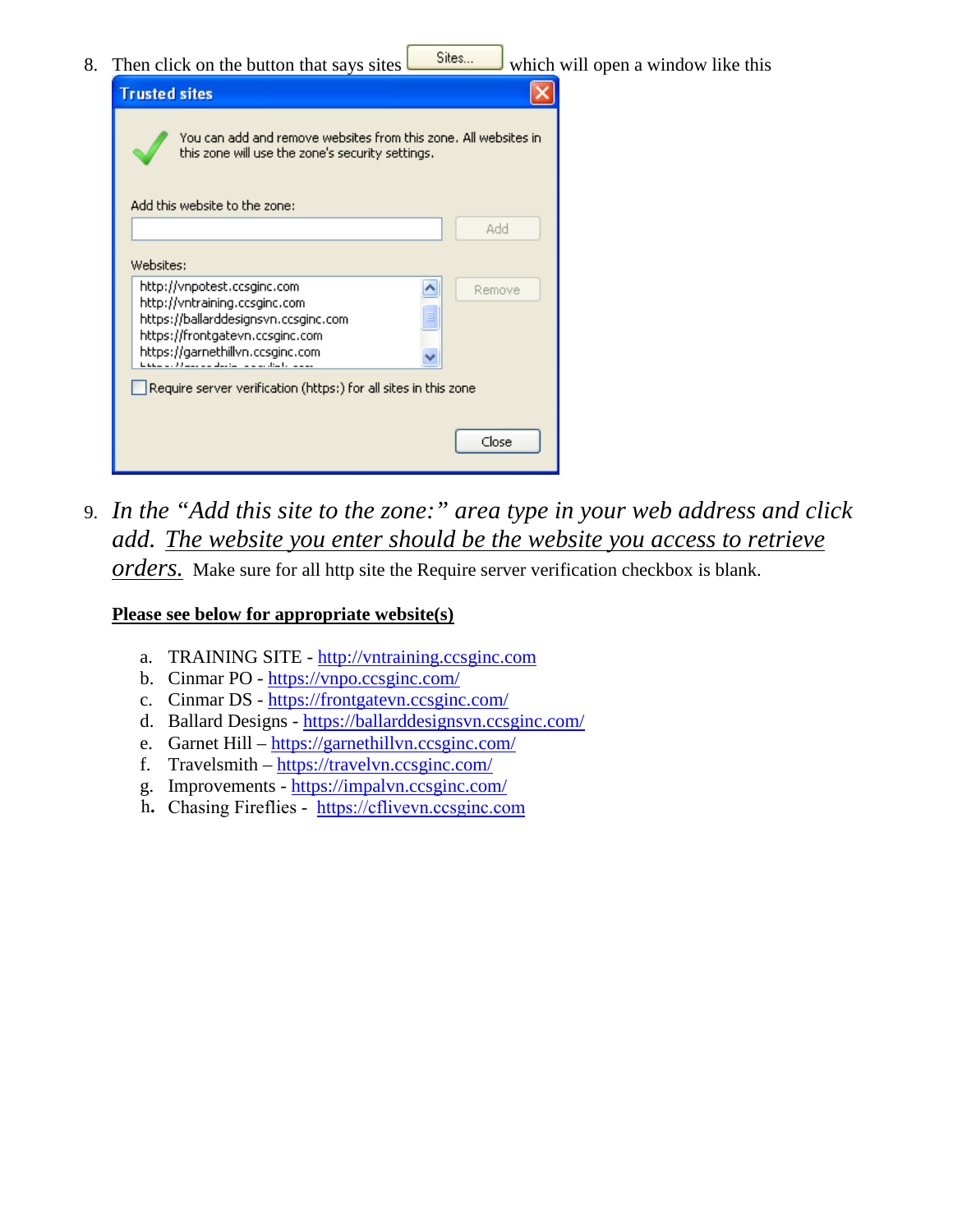10. Now click Ok which will take you back to here

| <b>VANAAL LACA L'IAUD</b><br><b>Internet Options</b>                                       |                      |
|--------------------------------------------------------------------------------------------|----------------------|
| Security<br>General<br>Connections<br>Privacy<br>Content                                   | Advanced<br>Programs |
| Select a zone to view or change security settings.                                         |                      |
|                                                                                            |                      |
| Trusted sites<br>Local intranet<br>Internet                                                | Restricted<br>sites  |
| <b>Local intranet</b><br>This zone is for all websites that are<br>found on your intranet. | Sites                |
| Security level for this zone                                                               |                      |

11. Now Click on the  $\sqrt{\frac{Custom \text{Level...}}{Custom \text{total}}}$  button this will bring up this window

| <b>Security Settings - Trusted Sites Zone</b>                                                                                                                                                                                                                                                                                                                                                                                     |
|-----------------------------------------------------------------------------------------------------------------------------------------------------------------------------------------------------------------------------------------------------------------------------------------------------------------------------------------------------------------------------------------------------------------------------------|
| Settings                                                                                                                                                                                                                                                                                                                                                                                                                          |
| ActiveX controls and plug-ins<br>Allow previously unused ActiveX controls to run without pron<br>Disable<br>$\odot$ Enable<br>Allow Scriptlets<br>◯ Disable<br>$\odot$ Enable<br>$\bigcirc$ Prompt<br>Automatic prompting for ActiveX controls<br>◯ Disable<br>⊙ Enable<br>$\bullet$ Binary and script behaviors<br>Administrator approved<br>Disable<br>Enable<br>all Dicolau video and animation on a webpage that does not use |
| ∢<br>ШI                                                                                                                                                                                                                                                                                                                                                                                                                           |
| *Takes effect after you restart Internet Explorer                                                                                                                                                                                                                                                                                                                                                                                 |
| Reset custom settings<br>Reset to:<br>Reset<br>Medium (default)                                                                                                                                                                                                                                                                                                                                                                   |
| Cancel<br>ОК                                                                                                                                                                                                                                                                                                                                                                                                                      |

12. Find the heading called "ActiveX Controls and Plug-ins". Change all the setting that have the  $\blacksquare$  icon to "Enable"